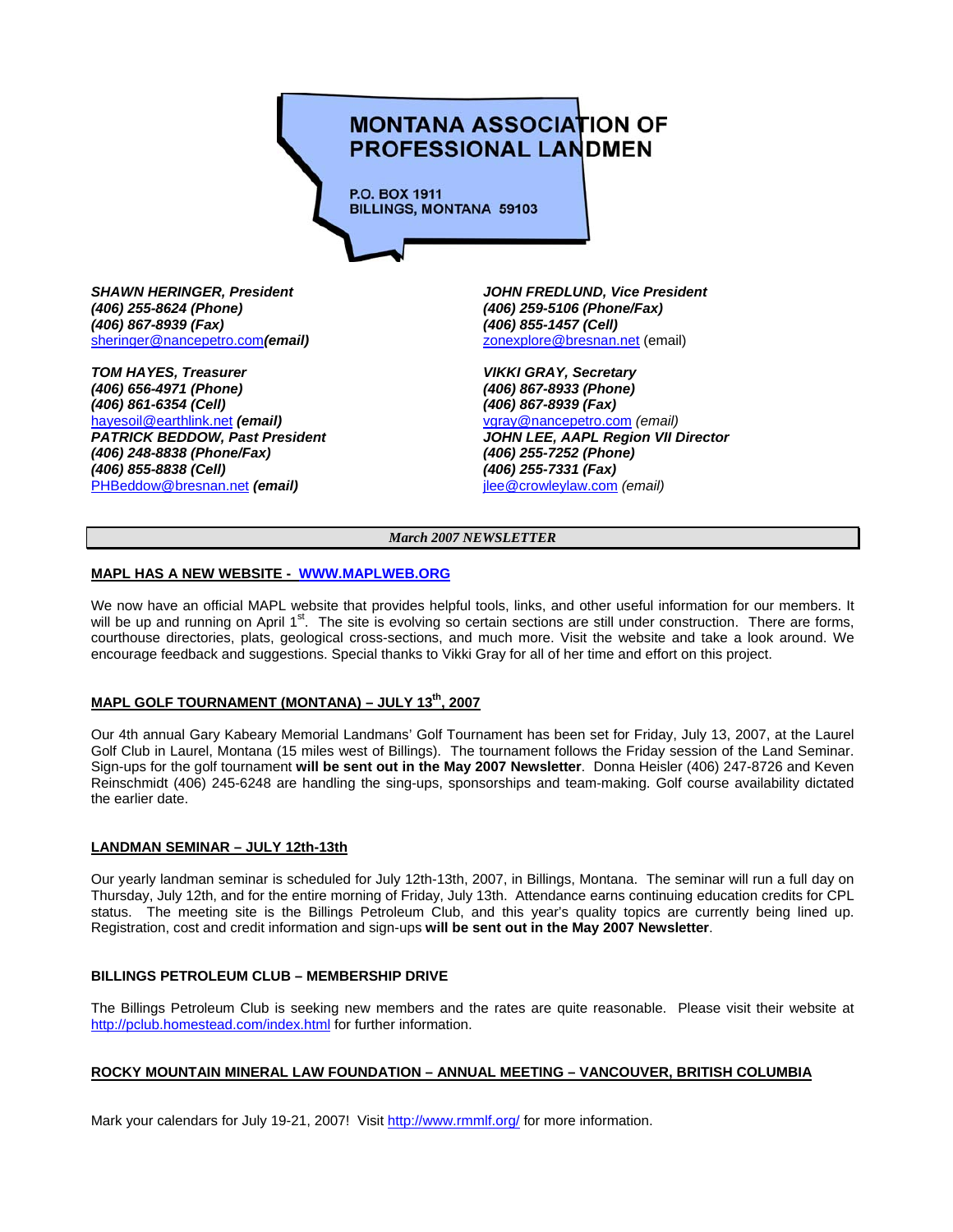| 2007 STATE AND FEDERAL LEASE SALES |        |                   |        |       |               |       |       |                   |                  |       |
|------------------------------------|--------|-------------------|--------|-------|---------------|-------|-------|-------------------|------------------|-------|
| Federal Sale (MT-ND-SD)            | Mar 27 |                   | May 30 |       | <b>Jul 31</b> |       |       | Oct 9             | <b>Nov 27</b>    |       |
| Billings, MT                       | (Tu)   |                   | (We)   |       | (Tu)          |       |       | (Tu)              | (Tu)             |       |
| <b>Wyoming Federal Sale</b>        |        | Apr 3             |        | Jun 5 |               | Aug 7 |       | Oct 2             |                  | Dec 4 |
| Cheyenne, WY                       |        | (T <sub>u</sub> ) |        | (Tu)  |               | (Tu)  |       | (T <sub>u</sub> ) |                  | (Tu)  |
| Montana State Sale                 |        |                   |        | Jun 5 |               |       | Sep 5 |                   |                  | Dec 4 |
| Helena, MT                         |        |                   |        | (Tu)  |               |       | (We)  |                   |                  | (Tu)  |
| North Dakota State Sale            |        |                   | May 1  |       |               | Aug 7 |       |                   | Nov <sub>6</sub> |       |
| Bismarck, ND                       |        |                   | (Tu)   |       |               | (Tu)  |       |                   | (Tu)             |       |
| South Dakota State Sale            |        | Apr 11            |        |       |               |       |       |                   |                  |       |
| Pierre, SD                         |        | (We)              |        |       |               |       |       |                   |                  |       |
| <b>Wyoming State Sale</b>          |        |                   |        | Jun 6 |               |       |       | Oct <sub>3</sub>  |                  |       |
| Chevenne, WY                       |        |                   |        | (We)  |               |       |       | (We)              |                  |       |

## **WYOMING and NORTH DAKOTA GOLF TOURNAMENTS**

The Wyoming Association of Professional Landmen (**WAPL**) golf tournament will be on Friday, August 10, 2006, at the Powder Horn Country Club in Sheridan, Wyoming. Sign-ups to WAPL members will be sent out in June. Contact Mike Coulter (307) 672-5603 for more information.

The Landmans' Association of North Dakota (**LAND**) golf tournament is scheduled for Monday, August 6, 2007 in Bismarck, the day before the ND State Lease Sale. Sign-ups for this tournament will go out in June. Contact Charlie Donlin at (701) 222-7580 for more information.

## **SENATE BILL NO. 28**

Thanks to the testimony of MAPL members and other industry professionals, Senate Bill No. 28 requiring severed mineral registration with the Department of Natural Resources was tabled in committee. In addition to registration, the DNRC would have administered fines and possible forfeiture to non-complying parties.

### **AAPL 53rd ANNUAL MEETING/CONFERENCE – NEW ORLEANS, LA**

This year's Annual Conference of the American Association of Professional Landmen is in New Orleans, LA **from June 13th–16th, 2007.** The annual conference is consistently a first class event and a worthwhile educational endeavor. The four day schedule includes interesting speakers and topics. The Conference is also a great social event, and offers optional recreational and site-seeing activities such as the Garden District Walking Tour, French Quarter Walking Tour, New Orleans School of Cooking, Golf Tournament and much more. Call the **AAPL at (817) 847-7700, or go on-line at**  *www.landman.org.*



## **THE GRAPEVINE**



**Hanson & Strahn**, Inc. a well known Wyoming brokerage, has announced that it is closing shop as of May 31, 2007 so that Kathi Hanson and Marc Strahn can take a well-deserved and long overdue vacation. C. Steven Stacy and Jason Hoover, long-time Hanson & Strahn landmen, hope to take over the H&S business through their newly formed company, Hoover & Stacy, Inc. Marc and Kathi have formed a new company called High Story Ventures. This company will be involved in the acquisition and divestiture of properties for both itself and others. We wish the best of luck to all!

**L.A.N.D.** - The Landman's Association of North Dakota is working on getting the AAPL to present a field landman course. Costs, dates and credits are still in the works.

**Encore Acquisition Co.** has agreed to fork over \$810 million for Big Horn Basin and Williston basin assets owned by Anadarko.